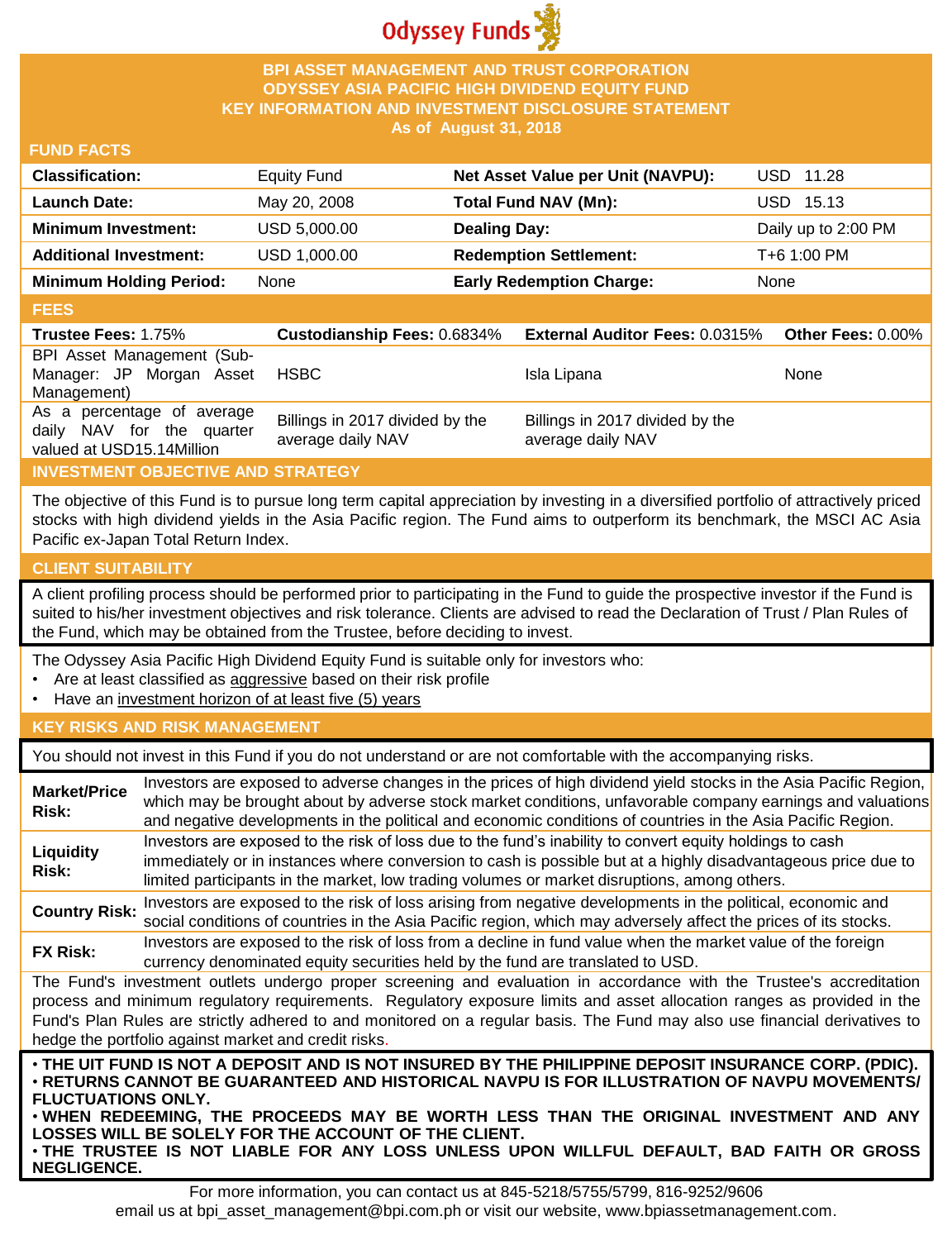## **FUND PERFORMANCE AND STATISTICS AS OF AUGUST 31, 2018**

(Purely for reference purposes and is not a guarantee of future results)

#### **NAVPU GRAPH**



Benchmark\* : MSCI AC Asia Pacific ex-Japan Total Return Index

| <b>CUMULATIVE PERFORMANCE (%) 1</b>    |         |         |         |         |       |                |
|----------------------------------------|---------|---------|---------|---------|-------|----------------|
|                                        | 1 mo    | 3 mos   | 6 mos   | 1YR     | 3YRS  | S.I            |
| Fund                                   | 0.00    | $-2.25$ | $-3.59$ | 0.98    | 22.34 | 12.80          |
| <b>Benchmark</b>                       | $-1.12$ | $-3.81$ | $-5.79$ | 3.08    | 43.03 | 44.78          |
| <b>ANNUALIZED PERFORMANCE (%) 1</b>    |         |         |         |         |       |                |
|                                        | 1YR     | 2YRS    | 3YRS    | 4YRS    | 5YRS  | S <sub>1</sub> |
| Fund                                   | 0.98    | 5.47    | 6.95    | 0.95    | 3.85  | 1.18           |
| <b>Benchmark</b>                       | 3.08    | 12.68   | 12.67   | 3.97    | 7.18  | 3.66           |
| <b>CALENDAR YEAR PERFORMANCE (%) 1</b> |         |         |         |         |       |                |
|                                        | YTD     | 2017    | 2016    | 2015    | 2014  | 2013           |
| Fund                                   | $-2.25$ | 20.33   | 3.45    | $-9.91$ | 7.08  | $-5.41$        |
| <b>Benchmark</b>                       | $-4.22$ | 37.63   | 6.18    | $-9.47$ | 3.71  | 2.65           |

## **PORTFOLIO COMPOSITION**

| <b>Allocation</b>                      | % of Fund     |
|----------------------------------------|---------------|
| <b>Equities</b>                        | 94.64         |
| Cash                                   | 7.22          |
| Time deposits and money market         |               |
| Other receivables - net of liabilities | -1.86         |
| <b>Top Five Sector Holdings</b>        | % of Equities |
| Financials                             | 38.87         |
| Real Estate                            | 18.06         |
| Information Technology                 | 12.99         |
| Industrials                            | 11.52         |
| Utilities                              | 7.10          |
| <b>Top Five Country Weightings</b>     | % of Equities |
| China                                  | 26.96         |
| Hong Kong                              | 13.85         |
| Singapore                              | 13.82         |
| Australia                              | 13.74         |
| Korea                                  | 12.85         |

| <b>NAVPU over the past 12 months</b>     |         |
|------------------------------------------|---------|
| Highest                                  | 12.35   |
| Lowest                                   | 10.86   |
| <b>STATISTICS</b>                        |         |
| Portfolio Beta                           | 0.93    |
| Volatility, Past 1 Year (%) <sup>2</sup> | 11.10   |
| Sharpe Ratio <sup>3</sup>                | $-0.05$ |
| Information Ratio <sup>4</sup>           | $-0.40$ |
| Current Number of Holdings               | 69      |

## <sup>1</sup>Returns are net of fees.

<sup>2</sup>Measures the degree to which the Fund fluctuates vis-à-vis its average return over a period of time.

<sup>3</sup>Used to characterize how well the return of a Fund compensates the investor for the level of risk taken. The higher the number, the better.

<sup>4</sup>Measures reward-to-risk efficiency of the portfolio relative to the benchmark. The higher the number, the higher the reward per unit of risk.

<sup>5</sup>Since inception.

6 Includes accrued income, investment securities purchased, accrued expenses, etc.

\*Declaration of Trust is available upon request through branch of account.

# **TOP TEN HOLDINGS**

| <b>Name</b>                           | % of Equities |
|---------------------------------------|---------------|
| Taiwan Semiconductor<br>Manufacturing | 4.77          |
| Korea Electric Power                  | 4.19          |
| <b>Samsung Electronics</b>            | 3.57          |
| BOC Hong Kong                         | 3.48          |
| <b>DBS Group Holdings</b>             | 3.35          |
| HSBC Holdings                         | 3.32          |
| United Overseas Bank                  | 3.20          |
| Bangkok Bank                          | 3.12          |
| Shinhan Financial Group               | 2.80          |
| China Life Insurance                  | 2 64          |

# **RELATED PARTY TRANSACTIONS\***

The Fund has no transactions and outstanding investments with entities related to BPI Asset Management and Trust Corporation (BPI AMTC).

\* Related party in accordance with BPI AMTC's internal policy.